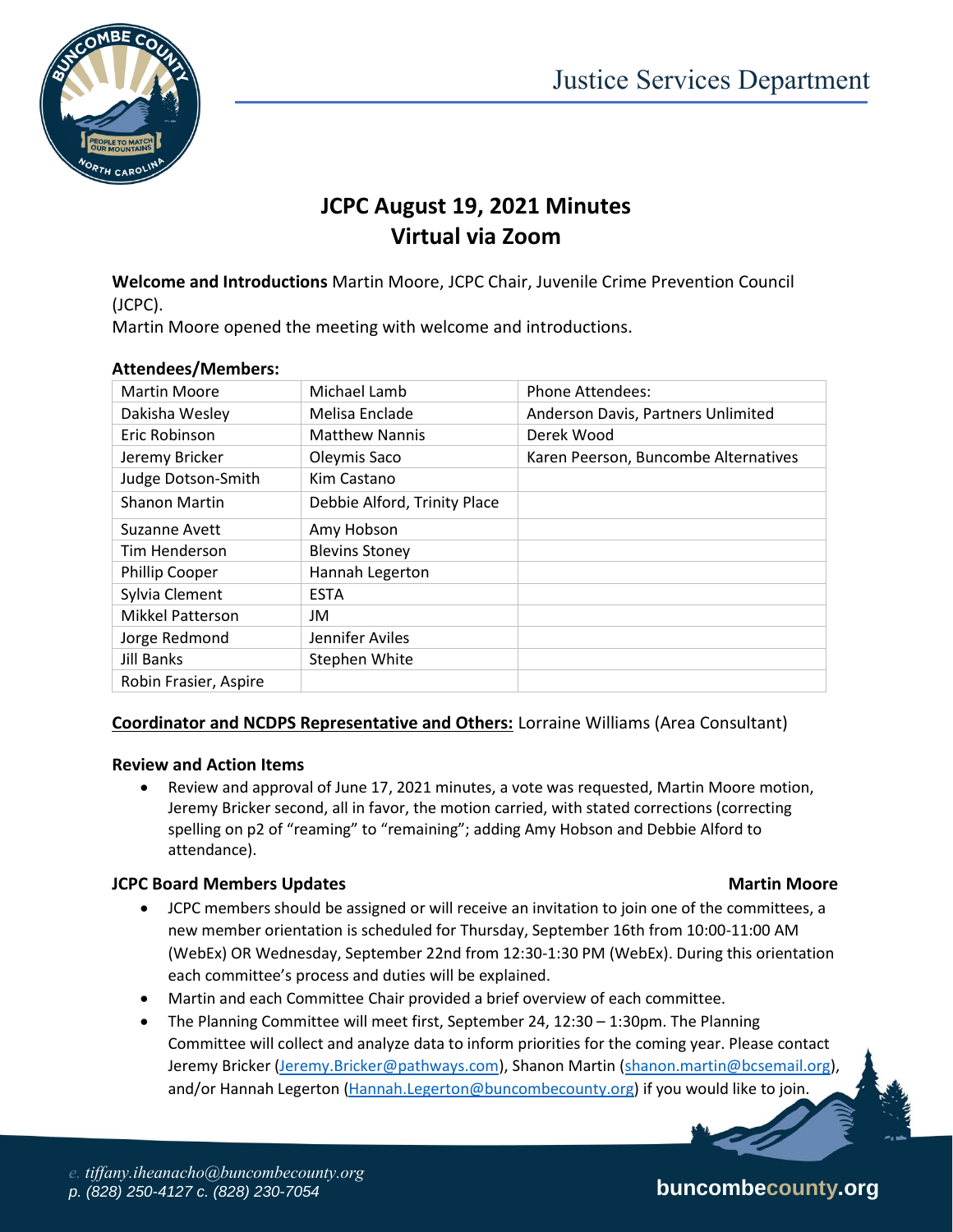



| <b>Committee's Name</b>     | Chair          | <b>Vice-Chair</b>    | Date of approx. meeting     |
|-----------------------------|----------------|----------------------|-----------------------------|
| <b>Planning Committee</b>   | Jeremy Bricker | <b>Shanon Martin</b> | September 24, 12:30-1:30 pm |
| <b>Allocation Committee</b> | Melisa Enclade | DK Wesley            | Beginning of next year      |
| <b>Monitoring Committee</b> | Tim Henderson  | <b>Philip Cooper</b> | Between Nov-Jan             |

- Open Position we are looking to fill:
	- $\circ$  1 person under the age of 21 years or a member of the public representing the interests of families of youth at-risk of justice involvement
	- o 1 Member of Faith Community
	- o 1 County Commissioner
	- o 2 County Commissioner Appointees (not mandated)
- Further discussion, question and clarification regarding these positions took place.
- Philip Cooper raised the question of whether we can provide a stipend for appointees, particularly to support family members of youth involved in the justice system.
	- o Martin Moore suggested this be put on the agenda for next Executive Committee meeting.
- Sylvia Clement would like to volunteer to serve planning Committee

### **NCDPS Court Juvenile Justice Updates Sylvia Clement, Chief Court Counselor**

- Number are still the same and low
- Hiring for juvenile court councilors, and Raise the Age Position as well
- The back to school forum was a success around 30-40 youth where in attendance, it provided speakers and skills to utilized once back in school. Backpacks where provided in partnership with United Way as well as engagement registrations kits.
- Preparing to see what the new school year looks like and being a part of that as well.
- Judge Dotson-Smith provided an update that the school truancy calendar is coming back in the court system
- Further discussion, question and clarification regarding the Juvenile Court took place.